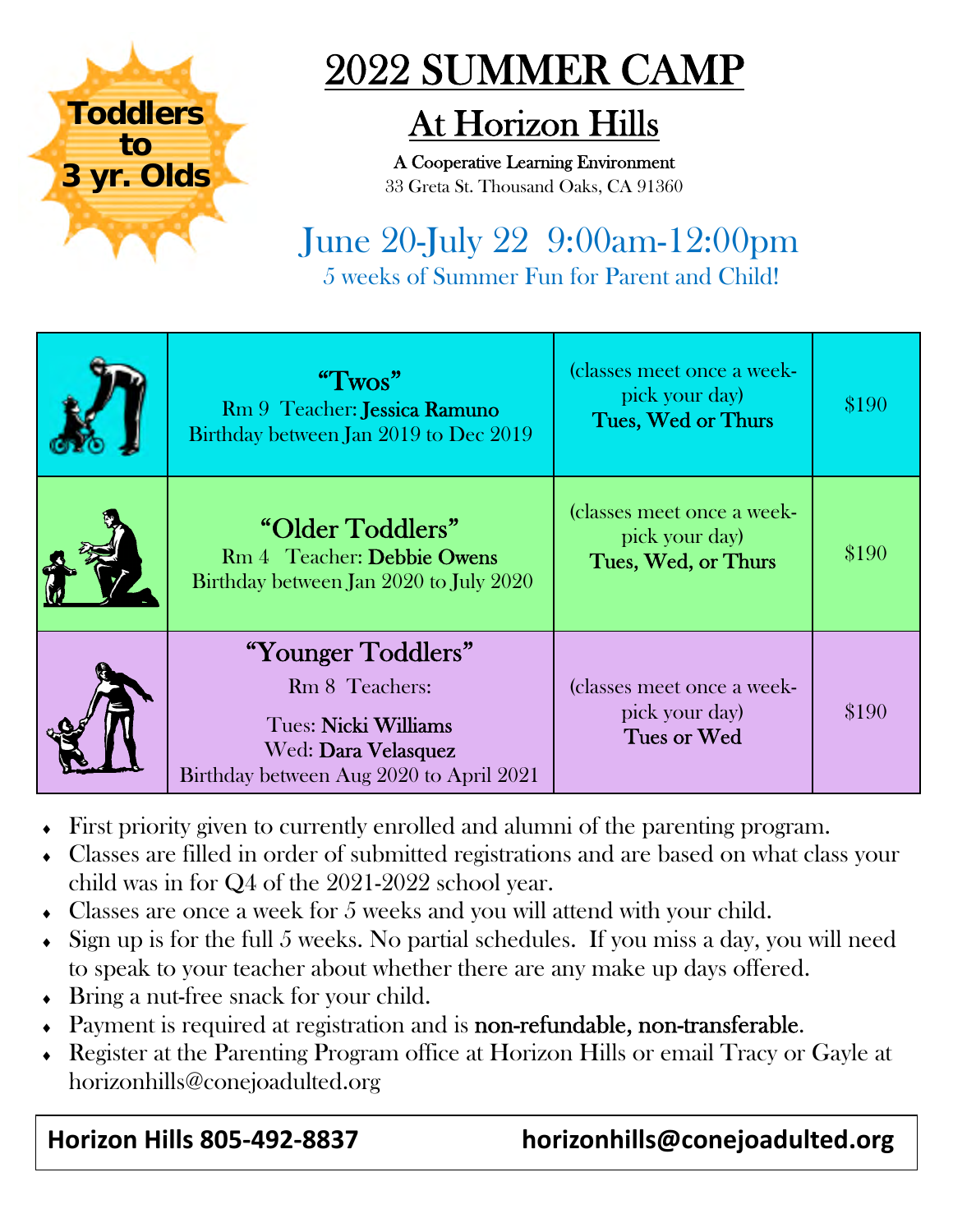

## 2022 SUMMER PROGRAM at Horizon Hills



**For registraƟon, return this completed page to the Horizon Hills Office 805‐492‐8837**

|                                                                                                                                                                                                                                                                           |       |                                                                                            |                          |                                                                                | Date________________________         |  |
|---------------------------------------------------------------------------------------------------------------------------------------------------------------------------------------------------------------------------------------------------------------------------|-------|--------------------------------------------------------------------------------------------|--------------------------|--------------------------------------------------------------------------------|--------------------------------------|--|
| Summer program alumni? Yes NO NEW STUDENT to program? Yes NO recommended to you by ________________                                                                                                                                                                       |       |                                                                                            |                          |                                                                                |                                      |  |
|                                                                                                                                                                                                                                                                           |       |                                                                                            |                          |                                                                                | Parent Date of Birth _______________ |  |
|                                                                                                                                                                                                                                                                           |       |                                                                                            |                          |                                                                                |                                      |  |
| Child name<br><u> 2000 - Jan James James Barnett, amerikansk politik (d. 1878)</u><br>Child name<br>List allergies, medical concerns and food restrictions                                                                                                                |       | Age________                                                                                |                          | Birthday______________<br>Age <b>No. 1998</b> March 2021 Birthday March 2022   |                                      |  |
|                                                                                                                                                                                                                                                                           |       |                                                                                            |                          |                                                                                |                                      |  |
|                                                                                                                                                                                                                                                                           |       |                                                                                            |                          |                                                                                |                                      |  |
| "Twos"<br>Rm 9 Teacher: Jessica Ramuno<br>Birthdates: Jan 2019 to Dec 2019<br>T W Th (circle one)                                                                                                                                                                         | \$190 |                                                                                            | <b>Initial</b><br>Child* | <b>Sibling</b><br>same<br>class                                                | <b>Session</b><br><b>Total</b>       |  |
| "Older Toddlers"<br>Rm 4 Teacher: Debbie Owens<br>Birthdates: Jan 2020 to July 2020<br>T W Th (circle one)                                                                                                                                                                | \$190 | Toddler/<br><b>Twos</b><br>For Office Use Only                                             | \$190                    | \$163<br><b>Total</b>                                                          | <b>PROCARE check list</b>            |  |
| "Younger Toddlers"<br>Rm 8 Tues: Nicki Williams<br>Rm 8 Wed: Dara Velasquez<br>(circle one)<br>Birthdates Jul, 2020 to Apr 2021                                                                                                                                           | \$190 | Cash<br>Check#<br><b>Credit Card (see below)</b><br>Please make checks<br>payable to: CVAE |                          | <b>Track Acct</b><br><b>Track child</b><br>Roster<br><b>Ledger</b><br>Schedule | Food /allergy _______<br>Enrollment  |  |
| <b>Credit Card Payments:</b><br>Supplying your credit card (Visa or MC only) grants CVAE to enroll you in our secure Auto-Pay system for future class enrollments. If you do not<br>agree to be on Auto-Pay, you may pay by check or cash.<br>Name on card: Name on card: |       |                                                                                            |                          |                                                                                | $MC/V$ isa # $\qquad$                |  |
| Auto pay: on file ________________ attached _________                                                                                                                                                                                                                     |       |                                                                                            |                          |                                                                                |                                      |  |
|                                                                                                                                                                                                                                                                           |       |                                                                                            |                          |                                                                                |                                      |  |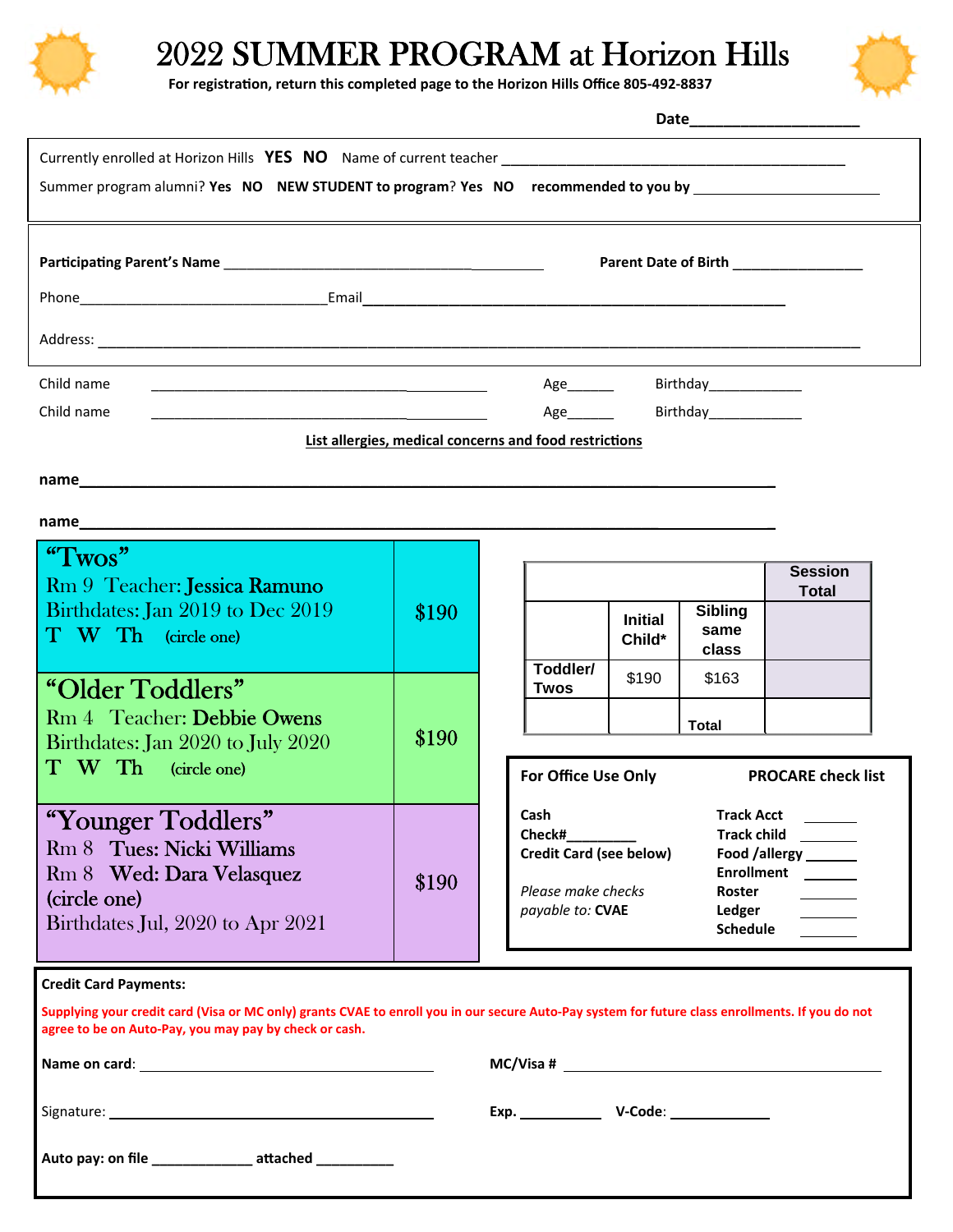

# 2022 SUMMER CAMP

#### CVAS Parenting Program at Horizon Hills



A Cooperative Learning Environment

 June 20 – July 22 9am-12pm 5 weeks of Summer Fun! Enroll for 1 to 5 weeks 33 Greta St. Thousand Oaks, CA 91360

Each week main projects will be available for the children to do along with the many other fun activities of summer days at Horizon Hills

| Wk. 1<br>June<br>20-24                           | <b>Explore Outdoors</b><br><b>Stepping Stones,</b><br>leaf prints, nature walk and more | <b>Crafting</b><br>& more | Clay<br>$(T-F)$           |
|--------------------------------------------------|-----------------------------------------------------------------------------------------|---------------------------|---------------------------|
| <b>Wk. 2</b><br><b>June 27-</b><br><b>July 1</b> | <b>Science Scene</b><br>Volcanoes, Elephant Toothpaste, Density,<br><b>Color Mixing</b> | <b>Crafting</b><br>& more | Clay<br>$(T-F)$           |
| <b>Wk. 3</b><br><b>July 5-8</b><br>$(T-F)$       | <b>Colorful Creations</b><br>Tie Dye, Watercolor<br><b>Drawing &amp; Painting</b>       | <b>Crafting</b><br>& more | Clay<br>$(T-F)$           |
| <b>Wk. 4</b><br>July<br>$11 - 15$                | Renew, Reuse, Recycle<br>trash to treasure, paper making<br>cardboard village, robots   | <b>Crafting</b><br>& more | <b>Glazing</b><br>$(T-F)$ |
| <b>Wk. 5</b><br>July<br>18-22                    | Jonder of War<br>Ice melting, water balloons,<br>bubbles, water play and more           | <b>Crafting</b><br>& more | Glazing<br>$(T-F)$        |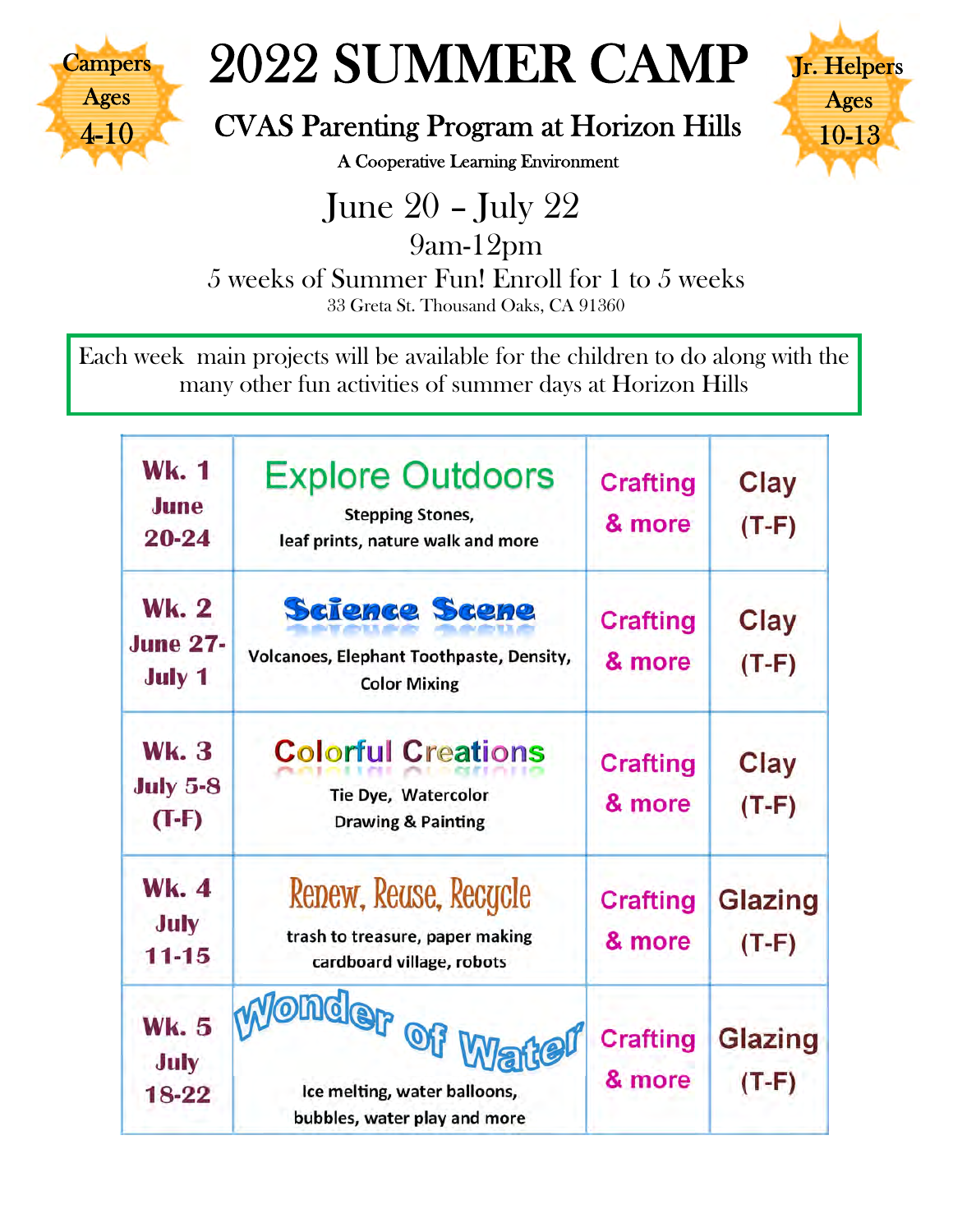

## 2022 SUMMER CAMP

## At Horizon Hills

33 Greta St. Thousand Oaks, CA 91360



## June 20 – July 22 9am-12pm

5 weeks of Summer Fun! Enroll for 1 to 5 weeks

- This is a multi-age program for 4-10 year oldcampers and 10-13 year old Jr. Helpers
- Teacher Assistants from 14yrs.+ (call for info)
- Payment in non-refundable, non-transferable.
- TA & Jr. Helper-Mandatory Meeting: Thursday, June 16th 9am-12pm (Parents of Jr. Helpers MUST attend meeting from 11:30-12pm)

| Mon     | <b>Tues</b> | Wed | <b>Thurs</b> | Fri    |  |
|---------|-------------|-----|--------------|--------|--|
| June 20 | 21          | 22  | 23           | 24     |  |
| 27      | 28          | 29  | 30           | July 1 |  |
| 4       | 5           | 6   | 7            | 8      |  |
| 11      | 12          | 13  | 14           | 15     |  |
| 18      | 19          | 20  | 21           | 22     |  |
|         |             |     |              |        |  |

| Parent Participation Required for Campers & Jr. Helpers: |                            |                             |  |  |  |  |
|----------------------------------------------------------|----------------------------|-----------------------------|--|--|--|--|
| 1 Child                                                  | 2 Children                 | 3 Children                  |  |  |  |  |
| $2-5$ days = 1 work day                                  | $2-5$ days = 2 work days   | $2-5$ days =<br>2 work days |  |  |  |  |
| $6-10$ days = 2 work days                                | $6-10$ days = 3 work days  | $6-10$ days = 4 work days   |  |  |  |  |
| 11-15 days = $3$ work days                               | 11-15 days = 4 work days   | 11-15 days = 5 work days    |  |  |  |  |
| 16-20 days = 4 work days                                 | 16-20 days = 5 work days   | 16-20 days = $6$ work days  |  |  |  |  |
| $21-24$ days = 5 work days                               | $21-24$ days = 6 work days | $21-24$ days = 7 work days  |  |  |  |  |

| # of WEEKS     | TTH<br><b>COST</b> | <b>MWF</b><br><b>COST</b> | $M-F$<br><b>COST</b> |
|----------------|--------------------|---------------------------|----------------------|
| 5 WEEKS        | \$410              | \$615                     | \$1,025              |
| <b>4 WEEKS</b> | \$344              | \$516                     | \$860                |
| 3 WEEKS        | \$270              | \$405                     | \$675                |
| 2 WEEKS        | \$188              | \$282                     | \$470                |
| 1 WEEK         | \$98               | \$147                     | \$245                |

#### The more weeks you attend, the lower the cost per week.

Prices based on enrolling for all weeks at once. If you add weeks at a later date, you will be charged for the new weeks separately.

#### **Weekly cost for Campers Weekly cost for Jr. Helpers**

| # of WEEKS     | TTH<br><b>COST</b> | <b>MWF</b><br><b>COST</b> | $M-F$<br><b>COST</b> |
|----------------|--------------------|---------------------------|----------------------|
| 5 WEEKS        | \$225              | \$338                     | \$563                |
| <b>4 WEEKS</b> | \$188              | \$282                     | \$470                |
| 3 WEEKS        | \$147              | \$221                     | \$368                |
| 2 WEEKS        | \$102              | \$153                     | \$255                |
| 1 WEEK         | \$42               | \$63                      | \$105                |

Note: The charts above show standard schedules. Alternative schedules are possible, but a \$30 fee will be added to the total amount to accommodate the variation.

Sibling Discount: 20% off the registration fee for 2nd+ sibling

#### **Horizon Hills 805‐492‐8837 horizonhills@conejoadulted.org**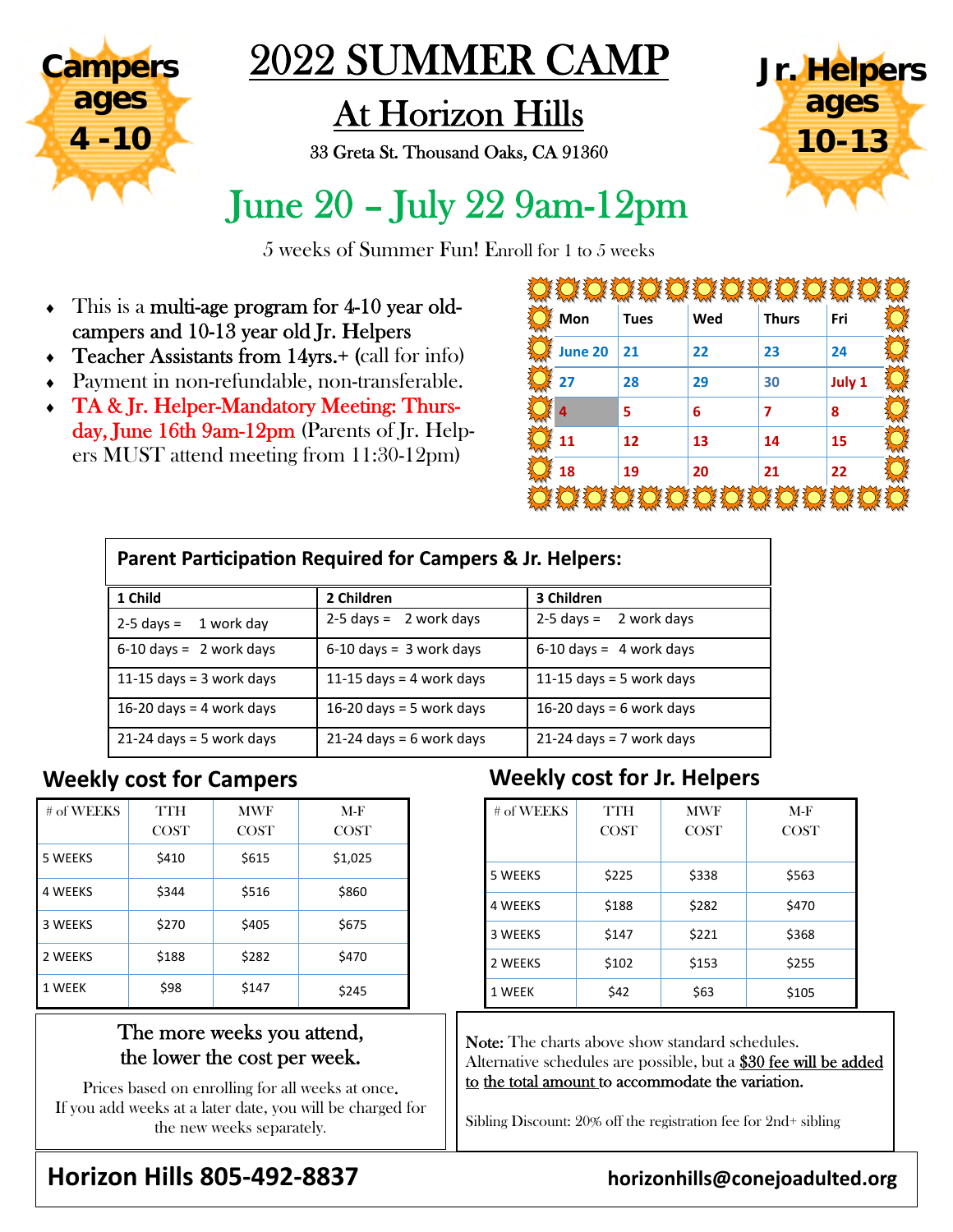

### 2022 SUMMER PROGRAM at Horizon Hills



**For registraƟon, return this completed page to the Horizon Hills Office 805‐492‐8837**

(For a 3 year olds to be enrolled in this summer program, they need to have been enrolled Q4 in one of our multi-age classes **or have older siblings aƩending camp with them on the same days)** 

|                                                                                                                                   | Date________________________          |
|-----------------------------------------------------------------------------------------------------------------------------------|---------------------------------------|
|                                                                                                                                   |                                       |
| Summer program alumni? Yes NO NEW STUDENT to program? Yes NO recommended to you by _________________                              |                                       |
|                                                                                                                                   | Parent Date of Birth ________________ |
|                                                                                                                                   |                                       |
|                                                                                                                                   |                                       |
|                                                                                                                                   |                                       |
| Child name<br><u> 1989 - Johann Barn, mars ann an t-Amhain ann an t-Amhain ann an t-Amhain ann an t-Amhain an t-Amhain an t-A</u> | Age________<br>Birthday______________ |
| Child name<br><u> 2008 - Johann Barn, mars et al. (b. 1989)</u>                                                                   | Age________<br>Birthday______________ |
| Child name                                                                                                                        | Age________<br>Birthday____________   |
| List allergies, medical concerns and food restrictions * (We are a nut-free campus)                                               |                                       |
| 100000                                                                                                                            |                                       |
| name                                                                                                                              |                                       |

|                              |            |            |     |                                               |                                                 | <b>Circle Participation Days:</b> |             |     |              |        |
|------------------------------|------------|------------|-----|-----------------------------------------------|-------------------------------------------------|-----------------------------------|-------------|-----|--------------|--------|
| <b>Summer Camp Weeks</b>     | <b>TTH</b> | <b>MWF</b> | M-F | <b>Alternate</b><br>schedule<br>days $(\$30)$ | <b>Make-up days:</b><br>*Require prior          | <b>Mon</b>                        | <b>Tues</b> | Wed | <b>Thurs</b> | Fri    |
| $6/20 - 6/24$                |            |            |     |                                               | approval from                                   | June 20 21                        |             | 22  | 23           | 24     |
| $6/27 - 7/1$                 |            |            |     |                                               | teachers                                        | 27                                | 28          | 29  | 30           | July 1 |
| $7/5 - 7/8$ (no camp $7/4$ ) |            |            |     |                                               | * Parent must<br>stay to work on<br>the make-up | <b>14</b>                         | 5           | 6   | 7            | 8      |
|                              |            |            |     |                                               |                                                 | <b>11</b>                         | 12          | 13  | 14           | 15     |
| $7/11 - 7/15$                |            |            |     |                                               | day                                             | 18                                | 19          | 20  | 21           | 22     |
| $7/18 - 7/22$                |            |            |     |                                               |                                                 |                                   |             |     |              |        |

See Back Page for payment information

- Stop by or call the Horizon Hills office 805-492-8837 to sign up for participation days.
- Choice of days on a first come basis.
- Make note of your participation days; they are essential for the success of the program.
- For alternate schedule pricing, stop by the Horizon Hills office for total cost.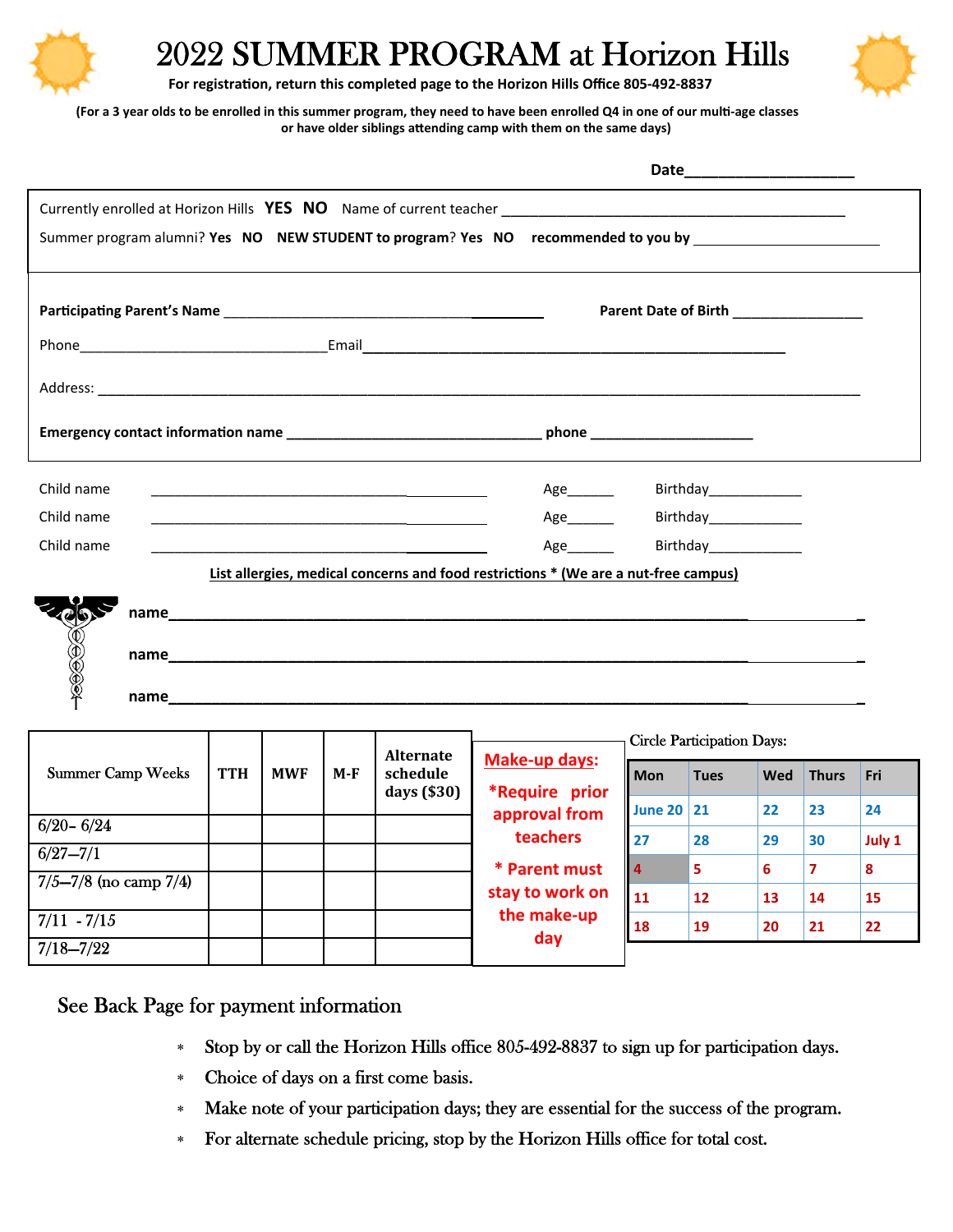| ASK OFFICE FOR OFFICIAL TOTAL (Sibling discounts and Alternative Schedules                                                                                                                                               |
|--------------------------------------------------------------------------------------------------------------------------------------------------------------------------------------------------------------------------|
| Amount Paid ________________________                                                                                                                                                                                     |
| Check#_________(payable to CVAE)                                                                                                                                                                                         |
| $Cash$ <sub>__________</sub>                                                                                                                                                                                             |
| <b>Credit Card Payments:</b>                                                                                                                                                                                             |
| Supplying your credit card (Visa or MC only) grants CVAE authorization to enroll you in our secure Auto-Pay system for future<br>class enrollments. If you do not agree to be on Auto-Pay, you may pay by check or cash. |
| Auto Pay On File? ___________                                                                                                                                                                                            |
|                                                                                                                                                                                                                          |
|                                                                                                                                                                                                                          |
|                                                                                                                                                                                                                          |
|                                                                                                                                                                                                                          |
|                                                                                                                                                                                                                          |
|                                                                                                                                                                                                                          |
|                                                                                                                                                                                                                          |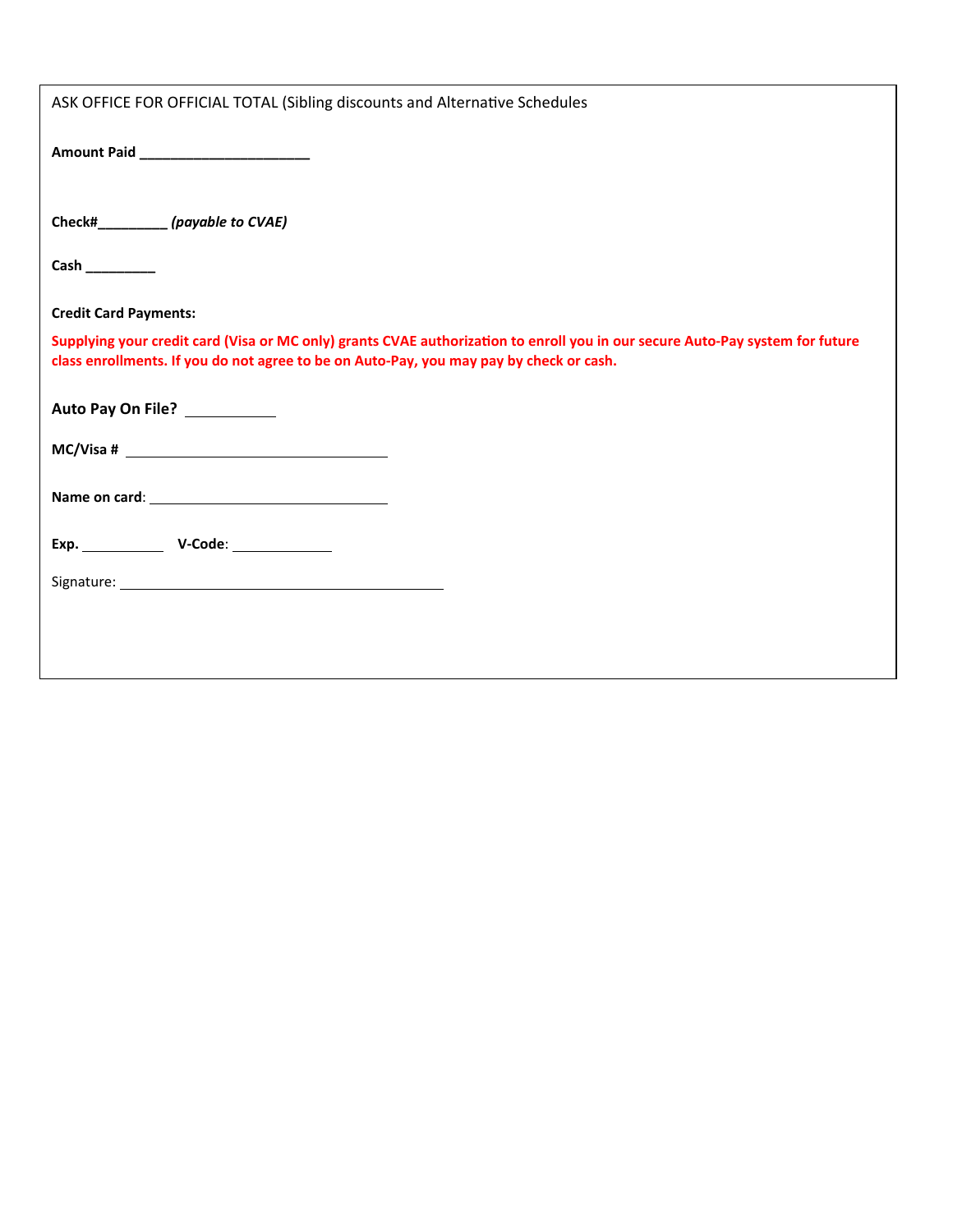# Give yourself and your child the gift of time

Time to socialize, time to play, time to learn

# fter-Camp Cam **SUMMER**

Monday‐ Friday 12:00‐2:00 June 20—July 22, 2022

⋇ Space is limited! **Register in the office** or call 805-492-8837

CVAE Parenting Program at Horizon Hills 33 Greta Street, Thousand Oaks, CA 91360 www.ConejoAdultEd.org

*Fees for the 5 week Summer Session:* 

*2 days a week for \$220 3 days a week for \$330 4 days a week for \$440 5 days a week for \$550 No refunds Makeup days only if parent stays Sibling discount does not apply No camp on July 4th* 

*Open to children ages 4‐14 who are currently enrolled in our mulƟ‐age Horizon Hills Summer Camp and Teacher Assistants (14+) with teacher approval*

For ages

4-14

**Inquire at the office for restrictions and pricing if less than 5 weeks (alternate schedule fee applies)** 

Sign up asap for filest

Choice of benent baygeiberge